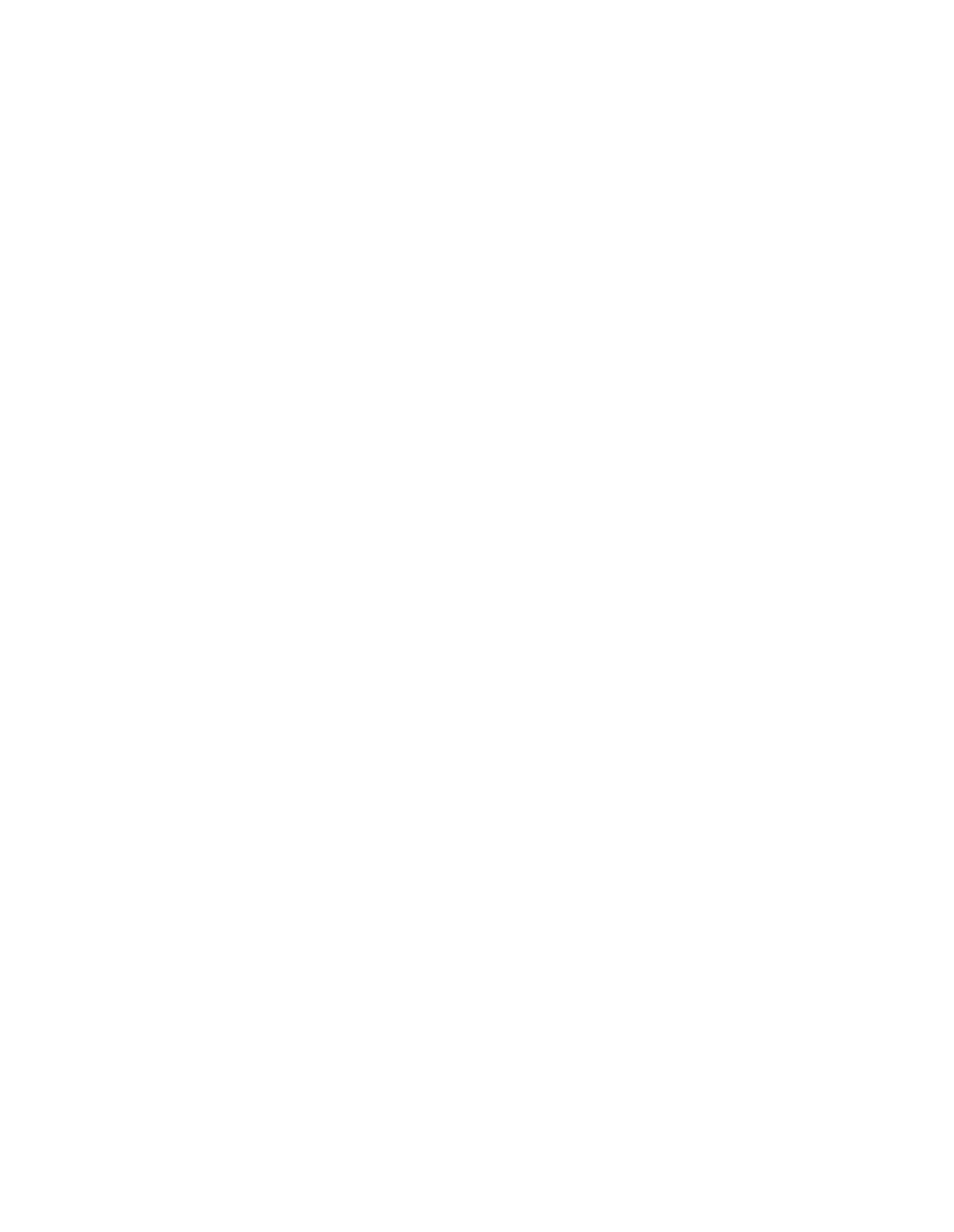

## Bayfront Canal I Atherton Channel Watershed and Flow Contributions

Located north of Highway 101 near the San Francisco Bay (Bay), the Bayfront Canal (Canal) drains a 9.5 square mile area which includes sections of the cities of Menio Park and Redwood City, the towns of Atherton and Woodside and unincorporated areas of San Mateo County. Approximately 8,000 feet long, the Canal begins in Redwood City by Douglas Court and runs west to east along the southern edge of salt ponds owned and operated by Cargill, Inc. The Atherton Channel, which is located along the jurisdictional boundary between the Town of Atherton and the City, joins the Canal a few hundred feet west of Marsh Road and also receives flow from the City, Redwood City, the towns of Atherton and Woodside and unincorporated areas of San Mateo County. The combined flow from the Atherton Channel and Canal empty into Flood Slough through a tide gate control structure that is operated and maintained by the City of Redwood City. The intended use of the tide gates is to prevent Bay water from Flood Slough from flowing back Into the Canal. The tide gates close automatically when tide levels in the Bay are high, preventing storm flow from emptying into Flood Slough.

The Canal has been the subject of many studies throughout the years. The most recent study, "Bayfront Canal Hydrology and Hydraulic Evaluation" conducted by BKF Engineers on October 18, 2013, describes a drainage area consisting of seven subwatersheds. Each subwatershed contributes flow to the Canal based on the hydrologic characteristics, such as the amount of impervious and pervious land area. Subwatersheds that exhibit a characteristic with higher pervious land area contribute less drainage flow due to higher infiltration rates and lower stormwater runoff. As shown in Table 1, the Atherton Channel subwatershed represents 70% of the land area draining into the Canal. While it is a large subwatershed, it contributes 39% of the total 25 year peak flow due to the higher amount of pervious land area.

|                         | Area        |            | 25 Year Peak Flow |            |  |  |
|-------------------------|-------------|------------|-------------------|------------|--|--|
| Subwatershed            | (sq. miles) | % of Total | (cfs)             | % of Total |  |  |
| <b>Atherton Channel</b> | 6.59        | 70%        | 1.244             | 39%        |  |  |
| $2nd$ Ave.              | 0.65        | 7%         | 523               | 17%        |  |  |
| Broadway                | 0.32        | 3%         | 293               | 9%         |  |  |
| Douglas                 | 0.26        | 3%         | 266               | 8%         |  |  |
| $5th$ Ave.              | 0.44        | 5%         | 367               | 12%        |  |  |
| East Bayshore           | 0.32        | 3%         | 236               | 7%         |  |  |
| Selby                   | 0.90        | 9%         | 228               | 7%         |  |  |
| Total                   | 9.48        | 100%       | 3.157             | 100%       |  |  |

## Table 1 - Bayfront Canal Subwatershed Areas and Drainage Flow

Source: BKF, 2013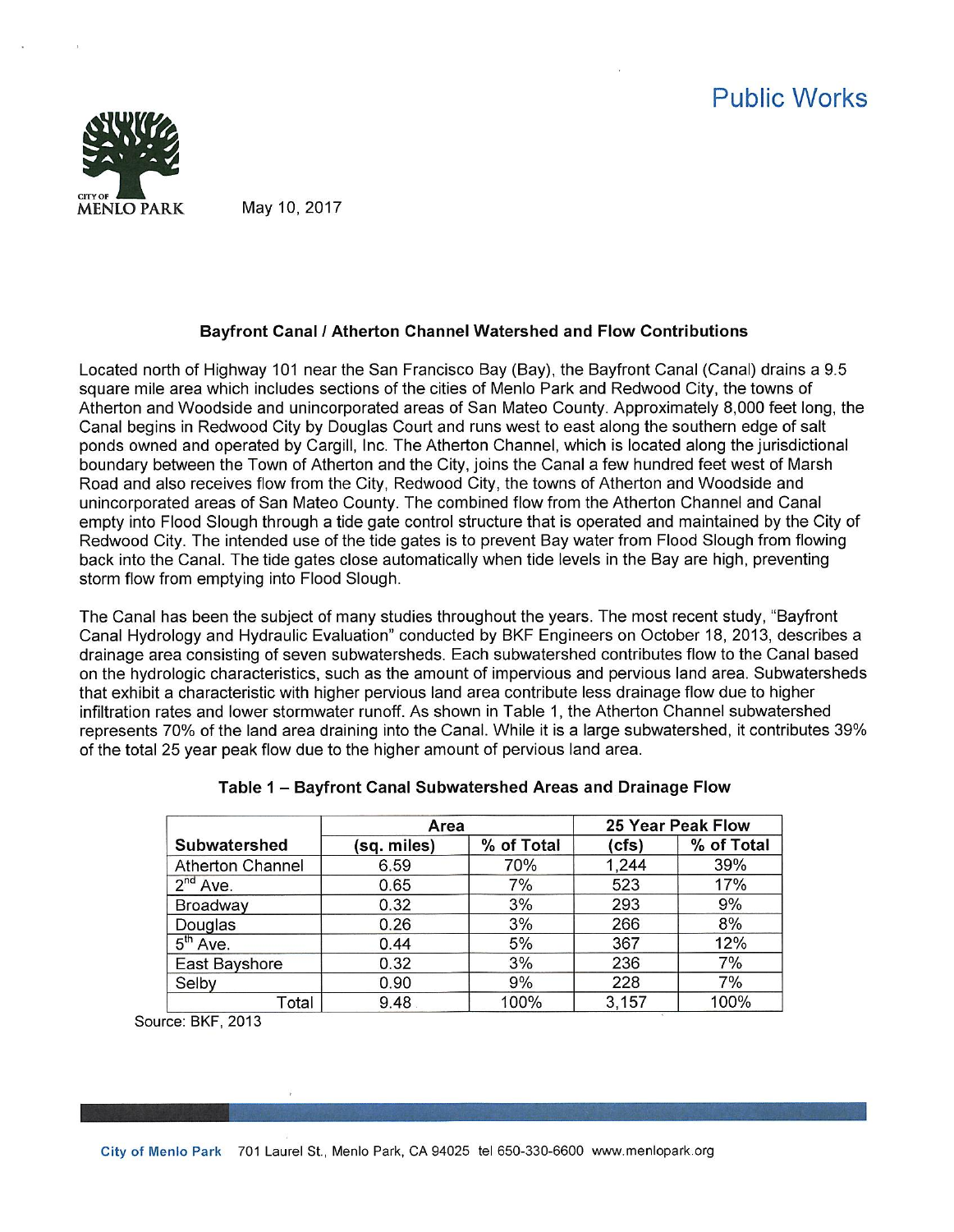The hydrologic analysis was based on subwatersheds that lie across jurisdictional boundaries. To determine the flow contribution on a jurisdictional basis, the subwatersheds were first subdivided based on the boundaries of the cities of Menlo Park and Redwood City, the towns of Atherton and Woodside and unincorporated areas of San Mateo County (Attachment 1). The flow contribution was then determined using the area per jurisdiction within the subwatersheds in proportion to the total 25 year peak flow per the subwatershed (Attachment 2). Using this approach, the jurisdictional flow contributions to the Canal were determined as follows:

|                      | Area<br>% of Total | 25 Year Peak<br>Flow % of Total |
|----------------------|--------------------|---------------------------------|
| Town of Atherton     | 44%                | 38%                             |
| City of Redwood City | 13%                | 26%                             |
| San Mateo County     | 20%                | 22%                             |
| City of Menlo Park   | 17%                | 10.5%                           |
| Town of Woodside     | 6%                 | 3.5%                            |
| Total                | 100%               | 100%                            |

Table 2 - Flow Contributions per Jurisdiction

Attachments:

- 1) Figure Bayfront Canal and Atherton Channel Subwatersheds and Jurisdictional Boundaries
- 2) Table Bayfront Canal and Atherton Channel Flow Contribution per Area / Jurisdiction